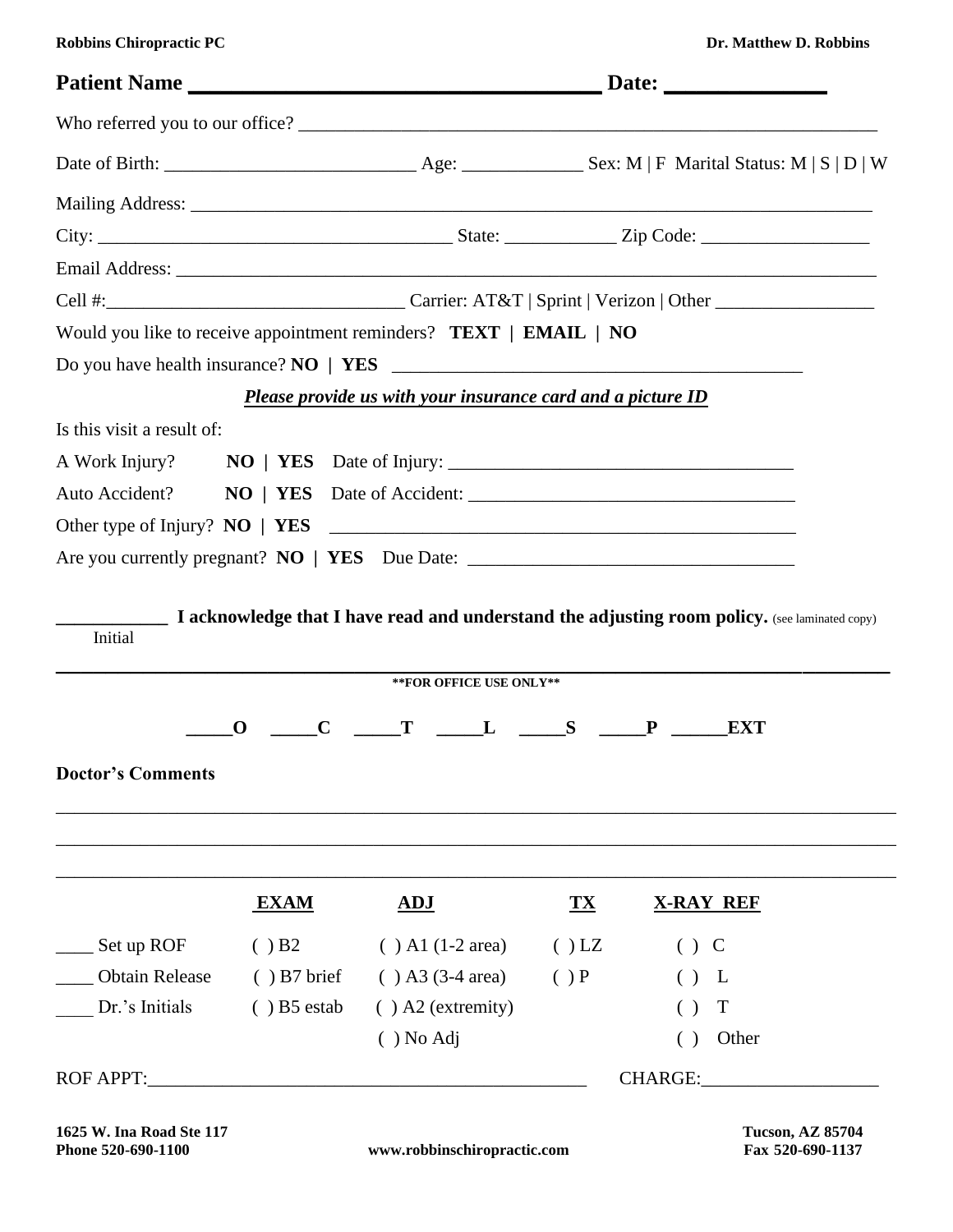**Robbins Chiropractic PC** Dr. Matthew D. Robbins

| Patient Name                                                                                                                                                                                                           |                        |                                 |       |  |
|------------------------------------------------------------------------------------------------------------------------------------------------------------------------------------------------------------------------|------------------------|---------------------------------|-------|--|
|                                                                                                                                                                                                                        |                        |                                 |       |  |
|                                                                                                                                                                                                                        |                        |                                 |       |  |
|                                                                                                                                                                                                                        |                        |                                 |       |  |
|                                                                                                                                                                                                                        |                        |                                 |       |  |
|                                                                                                                                                                                                                        |                        |                                 |       |  |
|                                                                                                                                                                                                                        |                        |                                 |       |  |
| Have you been seen by any other doctor for your CURRENT complaint? NO   YES                                                                                                                                            |                        |                                 |       |  |
| If YES, circle treatment(s) received:                                                                                                                                                                                  |                        |                                 |       |  |
| <b>Anti-inflammatory Meds</b>                                                                                                                                                                                          | Pain Meds              | Surgery                         | Other |  |
| Cortisone Injections                                                                                                                                                                                                   | Massage                | <b>Trigger Point Injections</b> |       |  |
| Chiropractic                                                                                                                                                                                                           | <b>Muscle Relaxers</b> | Physical Therapy                |       |  |
| <b>Past Health History:</b>                                                                                                                                                                                            |                        |                                 |       |  |
|                                                                                                                                                                                                                        |                        |                                 |       |  |
|                                                                                                                                                                                                                        |                        |                                 |       |  |
|                                                                                                                                                                                                                        |                        |                                 |       |  |
|                                                                                                                                                                                                                        |                        |                                 |       |  |
| <b>Medications:</b>                                                                                                                                                                                                    |                        |                                 |       |  |
| $Medication + reason for taking$                                                                                                                                                                                       |                        |                                 |       |  |
|                                                                                                                                                                                                                        |                        |                                 |       |  |
|                                                                                                                                                                                                                        |                        |                                 |       |  |
|                                                                                                                                                                                                                        |                        |                                 |       |  |
| <b>Surgeries:</b>                                                                                                                                                                                                      |                        |                                 |       |  |
| Surgery + date                                                                                                                                                                                                         |                        |                                 |       |  |
|                                                                                                                                                                                                                        |                        |                                 |       |  |
|                                                                                                                                                                                                                        |                        |                                 |       |  |
|                                                                                                                                                                                                                        |                        |                                 |       |  |
|                                                                                                                                                                                                                        |                        |                                 |       |  |
| <b>Family Health History:</b><br>Associated health problems of relatives                                                                                                                                               |                        |                                 |       |  |
|                                                                                                                                                                                                                        |                        |                                 |       |  |
|                                                                                                                                                                                                                        |                        |                                 |       |  |
| <b>Level of Physical Activity</b>                                                                                                                                                                                      |                        |                                 |       |  |
| Exercise, sports, etc.                                                                                                                                                                                                 |                        |                                 |       |  |
|                                                                                                                                                                                                                        |                        |                                 |       |  |
|                                                                                                                                                                                                                        |                        |                                 |       |  |
| I have read the above information and certify it to be true and correct to the best of my knowledge, and hereby authorize this office of                                                                               |                        |                                 |       |  |
| Chiropractic to provide me with chiropractic care, in accordance with this state's statutes. If my insurance will be billed, I authorize<br>payment of medical benefits to Dr. Matthew Robbins for services performed. |                        |                                 |       |  |

Patient or Guardian Signature \_\_\_\_\_\_\_\_\_\_\_\_\_\_\_\_\_\_\_\_\_\_\_\_\_\_\_\_\_\_\_\_\_\_\_\_\_\_\_\_\_\_ Date\_\_\_\_\_\_\_\_\_\_\_\_\_\_\_\_\_\_\_\_\_\_\_

**1625 W. Ina Road Ste 117 Tucson, AZ 85704**

**Phone 520-690-1100 www.robbinschiropractic.com Fax 520-690-1137**